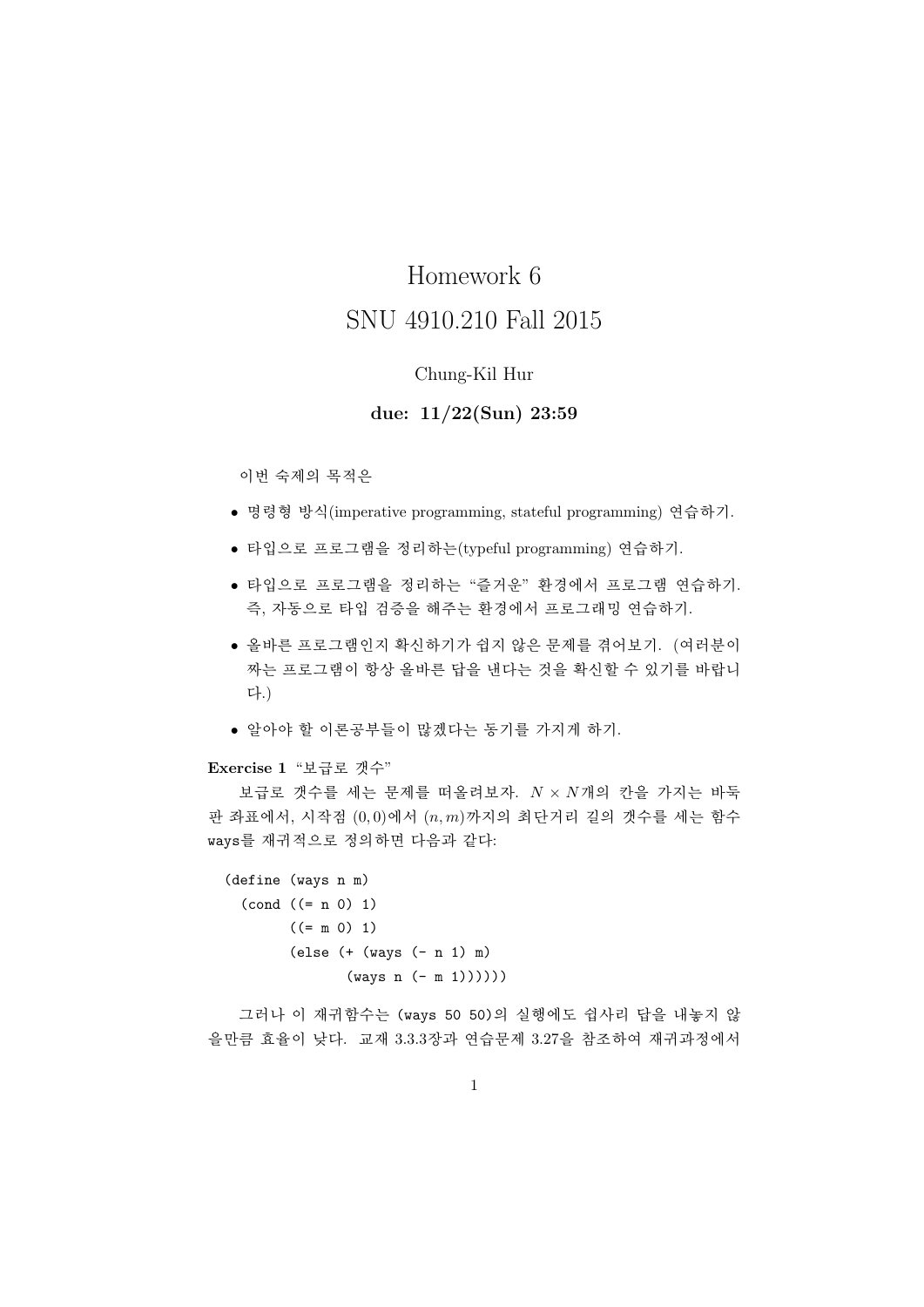먼저 계산한 값을 기억해두었다가 재사용하는 함수 memo-ways를 만들어보자:

```
memo-ways: nat \times nat \rightarrow nat
```
 $\Box$ 

```
Exercise 2 "대진표 스트링"
```
일반적으로 게임 대진표는 완전한 이진 나무구조(complete binary tree)입 니다. 2013 얼드컵 팀들과 그 대진표를 다음과 같이 정의했습니다:

```
type team = Korea | France | Usa | Brazil | Japan | Nigeria | Cameroon
          | Poland | Portugal | Italy | Germany | Norway | Sweden | England
          | Argentina
type tourna = LEAF of team
            | NODE of tourna * tourna
```

```
tourna를 받아서 괄호를 이용한 1차원 스트링으로 변환해주는 함수 parenize를
작성하세요:
```
parenize: tourna -> string

예를들어,

```
parenize(NODE(NODE(LEAF Korea, LEAF Portugal), LEAF Brazil))
= "((Korea Portugal) Brazil)"
```
 $\Box$ 

```
Exercise 3 "탈락"
   이제 다음의 함수, drop을 작성하라:
```
#### drop: tourna  $*$  team  $\rightarrow$  string

drop(t, Brazil)는 축구대진표에서 Brazil 팀이 탈락한 경우 새롭게 구성되 는 대진표를 출력한다(위의 toParen을 사용). □

Exercise 4 "참거짓"

선언논리(Propositional Logic) 식들(formula)을 다음과 같이 정의했다:

```
type formula = TRUE| FALSE
             | NOT of formula
```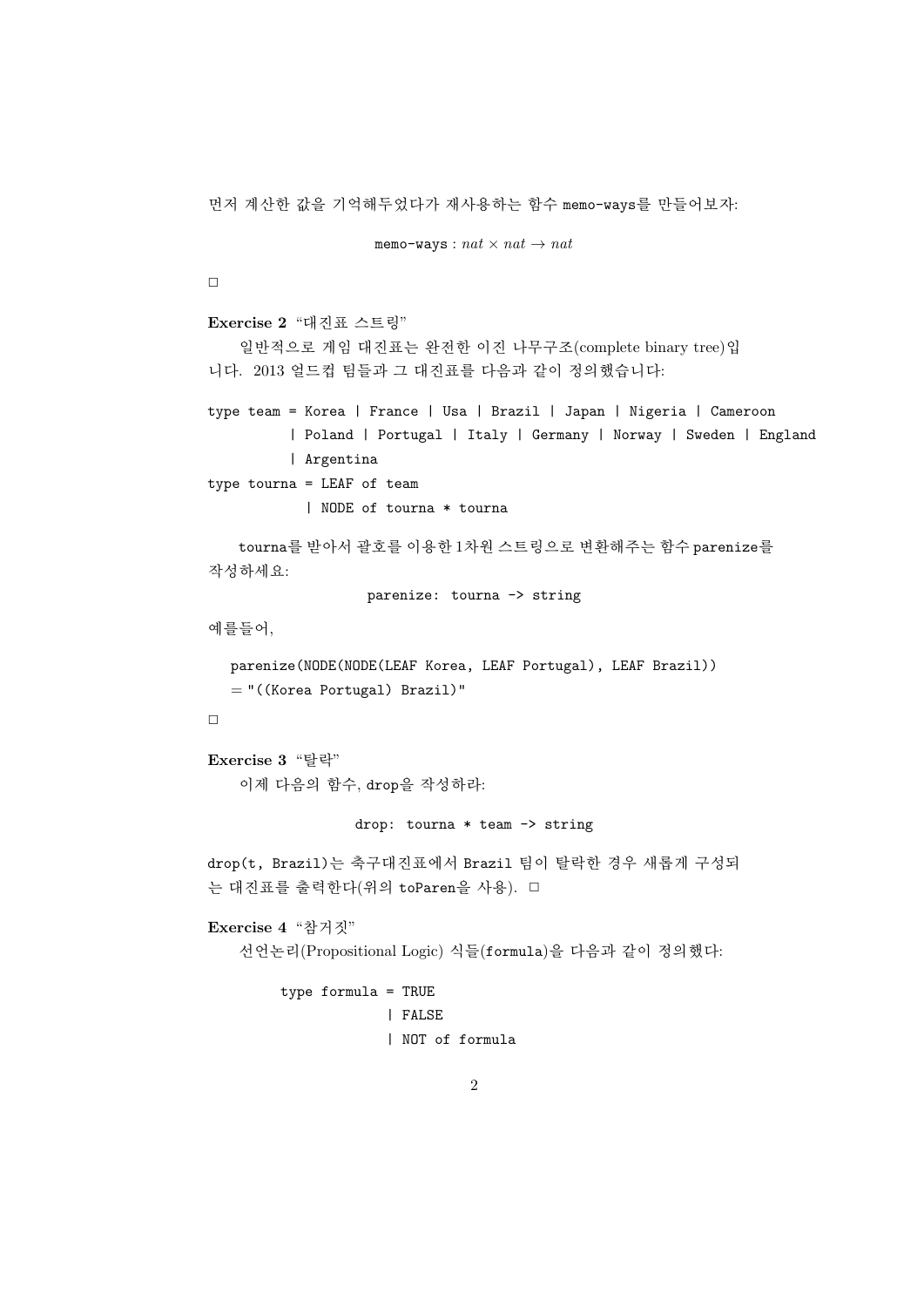```
| ANDALSO of formula * formula
             | ORELSE of formula * formula
             | IMPLY of formula * formula
             | LESS of expr * expr
and expr = NUM of int| PLUS of expr * expr
          | MINUS of expr * expr
```
주어진 formula를 받아서 참값을 만들어내는 함수 eval

eval: formula -> bool

를 정의하라. □

Exercise 5 (10pts) "Mathemadiga"

고등학교때는 손으로하고, Maple이나 Mathematica에서는 자동으로 해주 던 미분식 전개를 만들어봅시다.

#### diff: ae  $*$  string  $\rightarrow$  ae

diff는 식(algebraic expression)과 변수를 받아서 주어진 식을 변수로 미분한 결과 식을 돌려 줍니다. 예를들어, 식  $ax^2 + bx + c$ 을  $x$ 에 대해 미분시키면  $2ax + b$ 를 내 놓는 것입니다. 미분된것을 될 수 있으면 최소의 꼴로 줄이거나 등등의 작업을 하는 것은 자유입니다. 미분할 식은 다음의 ae 타입입니다:

```
type ae = CONST of int
        | VAR of string
        | POWER of string * int
        | TIMES of ae list
        | SUM of ae list
```
 $\Box$ 

Exercise 6 "CheckMetroMap" 아래 metro 타입을 생각하자:

```
type metro = STATION of name
           | AREA of name * metro
           | CONNECT of metro * metro
```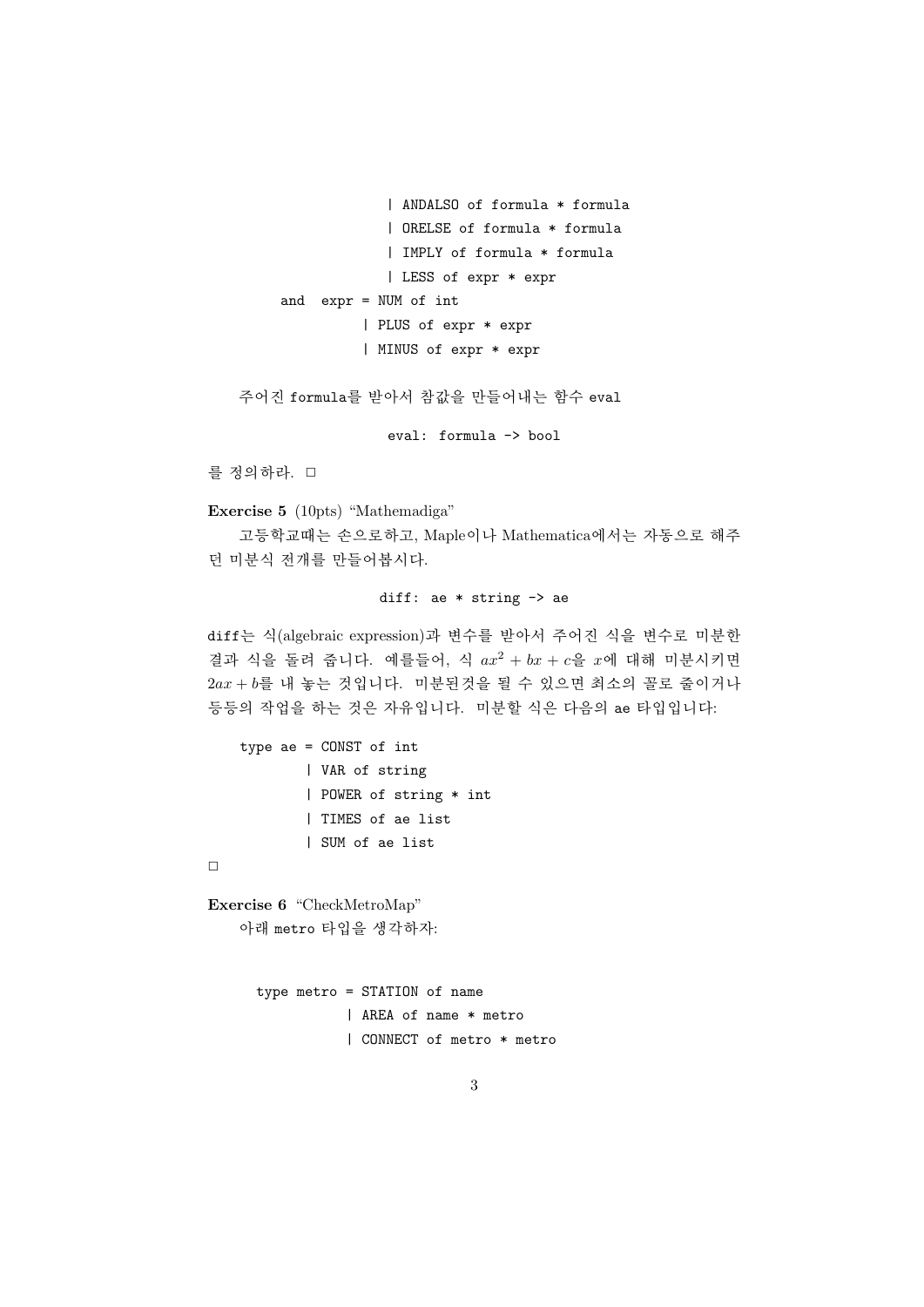and name =  $string$ 

아래 checkMetro 함수를 정의하라:

#### checkMetro: metro -> bool

checkMetro는 주어진 metro 가 제대로 생겼는지를 확인해 준다. "metro가 제 대로 생겼다"는 것은(iff) 메트로 역 이름(id in STATION(id))들이 항상 자기 이 름의 지역 $(m \text{ in } AREA(id, m))$ 에서만 나타나는 경우를 뜻한다.

예를들어, 제대로 생긴 metro 들은:

- AREA("a", STATION "a")
- AREA("a", AREA("a", STATION "a"))
- AREA("a", AREA("b", CONNECT(STATION "a", STATION "b")))
- AREA("a", CONNECT(STATION "a", AREA("b", STATION "a")))

그렇지 못한 것들의 예들은:

- AREA("a", STATION "b")
- AREA("a", CONNECT(STATION "a", AREA("b", STATION "c")))
- AREA("a", AREA("b", CONNECT(STATION "a", STATION "c")))

#### $\Box$

### Exercise 7 "미라쥐 언어"

다음과 같은 언어 Mirage 를 생각합시다.

```
program \rightarrow c
\overline{c}\rightarrow x := eassignment
             |c;c|sequence
               c^*\mathbf{L}non-deterministic 0 or more repetitions
                                non-deterministic choice
            |c \cup c\vert x eq e ? c check
                 x neq e ? c check
            \mathbf{L}\rightarrow n
                                 integer
\epsilone+eaddition
            \overline{\phantom{a}}e - esubstraction
                 \mathbf x
```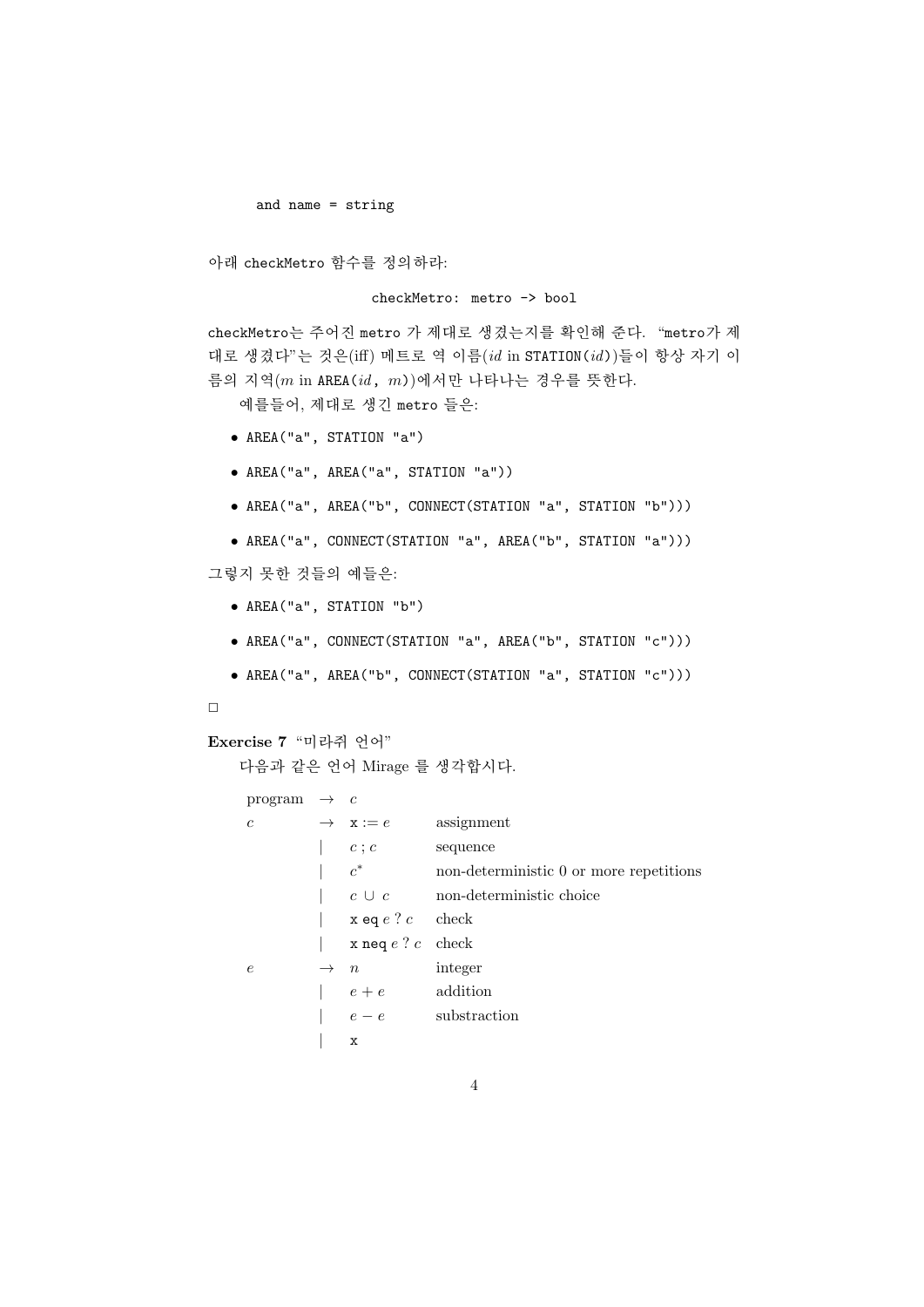각 명령어는 기계상태를 변화시켜줍니다. 기계는 프로그램 변수의 정수값을 가지고 있습니다. 프로그램 변수는 오직 하나만 있습니다.

- " $x := e$ "는 현재 기계상태에서  $e \equiv$  계산해서  $x$ 의 값으로 기계상태를 변환
- " $c_1$ ;  $c_2$ "는  $c_1$  실행 후 결과 상태를 가지고  $c_2$ 를 실행
- " $c^*$ " 는  $c \equiv 0$ 번 이상 임의의 횟수를 반복
- " $c_1 \cup c_2$ " 는  $c_1$ 이나  $c_2$  중 하나를 선택해서 실행
- " $x$  eq  $e$  ?  $c$ " 는 현재상태에서  $x$ 의 값이  $e$ 와 같은 지 확인. 같으면  $c \equiv \Delta$ 행, 틀리면 건너뜀
- " $x$  neq  $e$  ?  $c$ " 는 현재상태에서  $x$ 의 값이  $e$ 와 같은 지 확인. 다르면  $c \equiv 4$ 행, 같으면 건너뜀
- 변수가 가질 수 있는 값은 -5 에서 +5 까지의 정수. 그 이외의 값을 변수 가 가지게 되면 현재상태로 실행 끝

Mirage 프로그램의 싹쓸이(exhaustive) 실행기 exeval

 $exeval:pgm->state->statelist$ 

을 작성합시다. "싹쓸이"란 모든 가능한 경우를 실행하는 것을 말합니다.

```
type ppm = cmdand cmd = ASSIGN of exp| SEQUENCE of cmd * cmd
        | REPEAT of cmd
        | CHOICE of cmd * cmd
        | EQ of exp * cmd
        | NEQ of exp * cmd
and exp = NUM of int| ADD of exp * exp
        | SUB of exp * exp
        | VAR
type state = int
```
예를들어,

 $x := 1$ ; ((x eq 1? x := x+1) U (x neq 1? x := x-1))\*